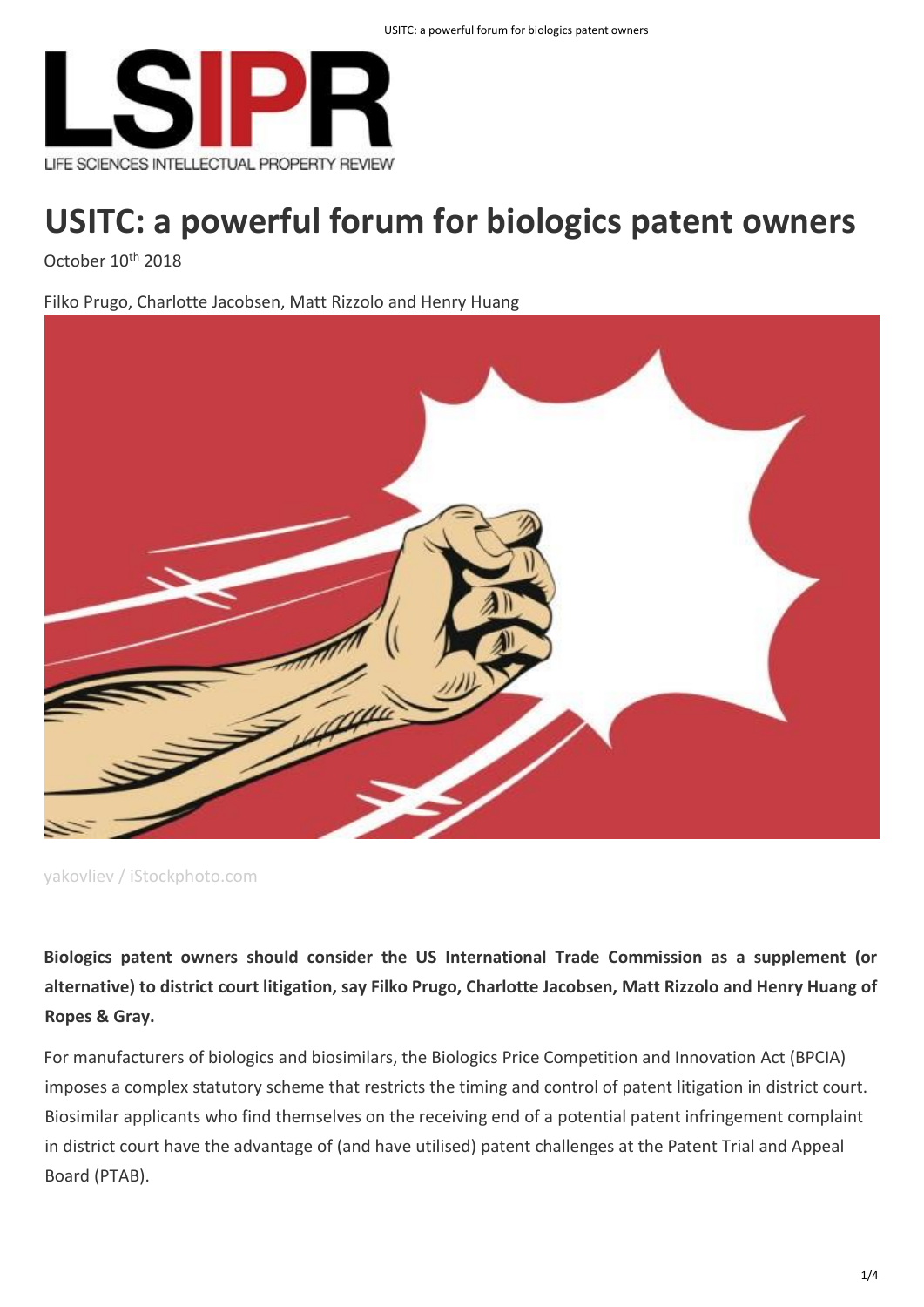However, another option also exists for biologics patent owners—one that proceeds at a fast pace using specialised rules and judges and that eschews stays pending PTAB challenges: the International Trade Commission (ITC).

The ITC provides a potentially robust supplement to BPCIA litigation in federal court—with distinct strategic considerations and powerful potential remedies for patent owners. Most significantly, the ITC may permit earlier resolution of 'second phase' BPCIA patent disputes and avoid the need for a preliminary injunction to prevent an at-risk biosimilar launch.

Patent owners who resort to ITC litigation can avoid certain BPCIA obstacles. The statutory 'patent dance' is not a prerequisite to an ITC complaint, and the reference product sponsor (RPS) can assert any number of patents without negotiating its selection with the abbreviated biologic licence application (aBLA) holder.

Once an investigation is instituted, the ITC's specialised administrative law judges (ALJs) preside over these socalled 'section 337' proceedings, and often have substantially more experience with patent litigation issues than a typical district court judge.

The ITC also moves much more quickly than the district courts, providing final determinations within 16 to 18 months. Additionally, because it is required to complete section 337 proceedings 'at the earliest practicable time' after the investigation begins, the ITC does not stay investigations pending parallel patent challenges such as *inter partes* review or reexamination.

While the ITC cannot award monetary damages, the remedies it does issue are extremely powerful: the ITC is empowered to issue exclusion orders, which are effectively injunctions enforced by US customs to stop infringing products at the border, as well as cease-and-desist orders to prohibit the sale of infringing products that are already present in the country.

Obtaining an exclusion order or cease-and-desist order at the ITC is simpler than seeking a permanent injunction in district court, as the ITC is not bound by the equitable test of *eBay v MercExchange* (US Supreme Court, 2006).

For the unsuccessful complainant, moreover, ITC rulings on invalidity or infringement issues lack preclusive effect in district courts, allowing patent owners in certain instances a second opportunity to enforce their patent rights.

## **ITC barriers**

For these reasons, the ITC allows the RPS greater control over the timing and scope of biosimilar litigation, but the unique barriers to ITC access by an RPS warrant closer examination.

First, the relative amount and scope of domestic and foreign activities of the RPS may affect ITC jurisdiction in a given case. ITC complainants must show a 'domestic industry'—a significant or substantial investment in the US relating to products or processes that practise the asserted patents. Merely manufacturing the reference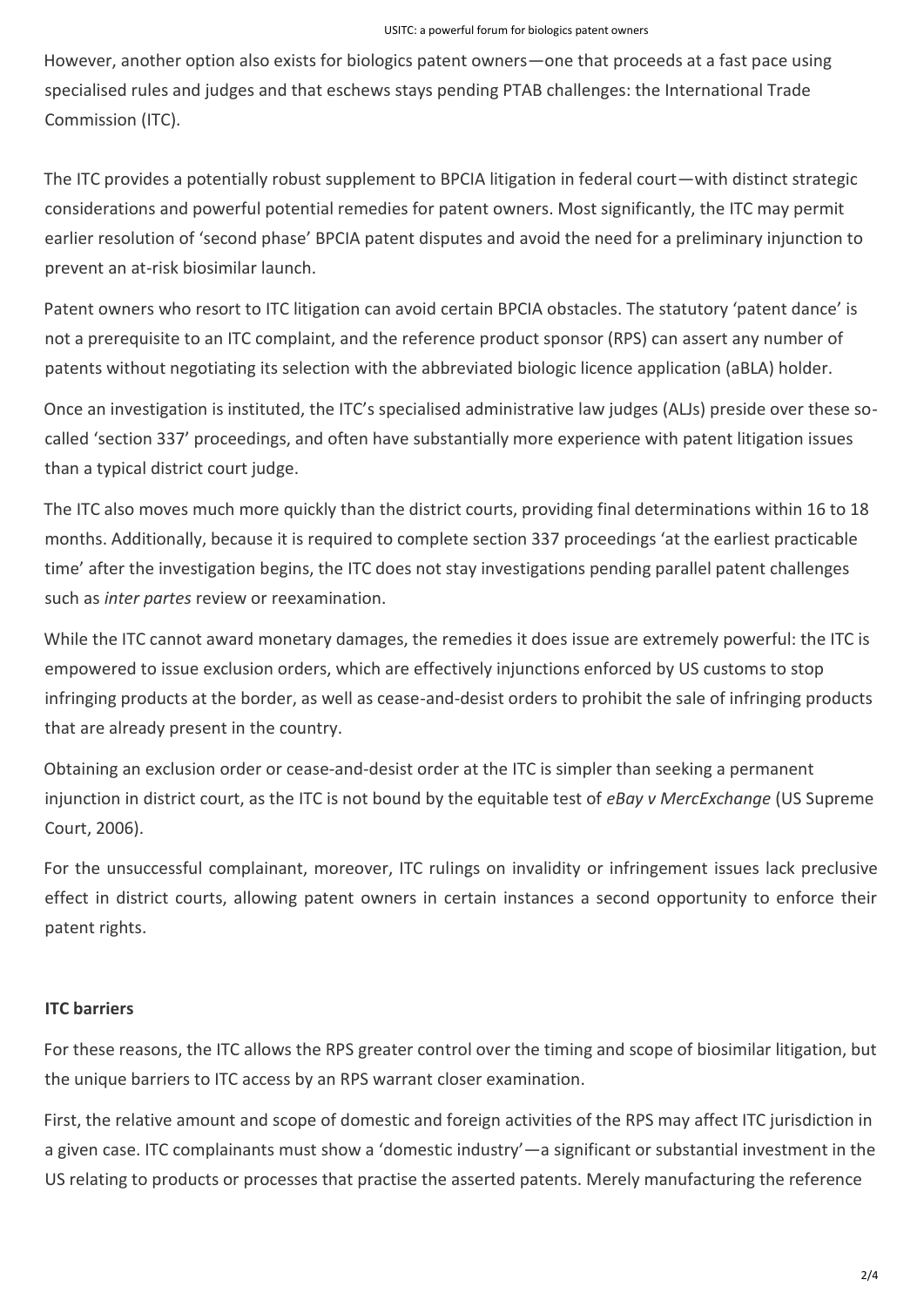product abroad and importing it for sale in the US generally will not suffice. However, the RPS usually engages in domestic, post-marketing regulatory and sales activity that could satisfy this requirement.

Second, ITC complainants must also establish the aBLA applicant's importation, sale for importation, or sale after importation of products that either infringe an asserted patent or were made by a process that infringes an asserted patent. Showing such importation or sale is 'imminent' may suffice, but the Federal Circuit has not resolved how imminent the importation or sale must be in order to establish ITC jurisdiction or whether the filing of an aBLA is enough to make launch imminent, even if the RPS has years of exclusivity remaining.

"While importation solely for testing and regulatory approval cannot constitute infringement under §271(e)(1), the scope of this safe harbour itself remains disputed."

While importation solely for testing and regulatory approval cannot constitute infringement under §271(e)(1), the scope of this safe harbour itself remains disputed (eg, *Amgen v Hospira*, No. 15-cv839-RGA, slip op. D. Del. August 27, 2018).

If the importation for testing and regulatory approval—or the filing of an aBLA combined with the technical act of infringement under 35 USC §271—creates standing to file an ITC complaint before the aBLA applicant provides its statutory notice of commercial marketing, the ITC offers the possibility of litigating 'second phase' patents and obtaining an exclusion order before the Food and Drug Administration approves the aBLA. Critically, this would avoid the need to obtain a preliminary injunction within the statutorily-mandated 180 day period between the applicant's notice of intent to market and the potential first commercial marketing of the biosimilar—a significant obstacle created by the BPCIA.

Third, the ITC's detailed pleading requirements may also affect the ability to assert biologic patents in that forum. Unlike the notice/plausibility pleading standard in district courts, the ITC requires fact pleading, including detailed claim charts for all asserted patents. Importantly, however, there is a presuit avenue for complainants at the ITC to receive feedback on the sufficiency of their complaints. The Office of Unfair Import Investigations Staff will, if requested, review draft complaints on a confidential basis and provide feedback to complainants so that any deficiencies may be remedied before filing.

Provided the RPS has sufficient information and standing to invoke the ITC's jurisdiction, the timing and scope of discovery in ITC section 337 proceedings represents another advantage over the district court. In the biologics context, if the aBLA holder refuses to comply with the statutory requirement to produce its application to the RPS, the patent owner may lack information about the applicant's manufacturing process necessary for complete infringement contentions in the district court.

Courts have also held that the RPS cannot obtain an injunction to enforce the application disclosure requirement (*Sandoz v Amgen*, 137 S. Ct. 1664, 2017; *Amgen v Sandoz*, 877 F.3d 1315, Fed. Cir., 2017). By contrast, the ITC has *in rem* jurisdiction over the articles accused of infringement in the complaint, and takes a wide-ranging view of what discovery is appropriate—even from foreign entities. If the aBLA holder refuses to comply with its ITC discovery obligations, ALJs can and will enter adverse inferences.